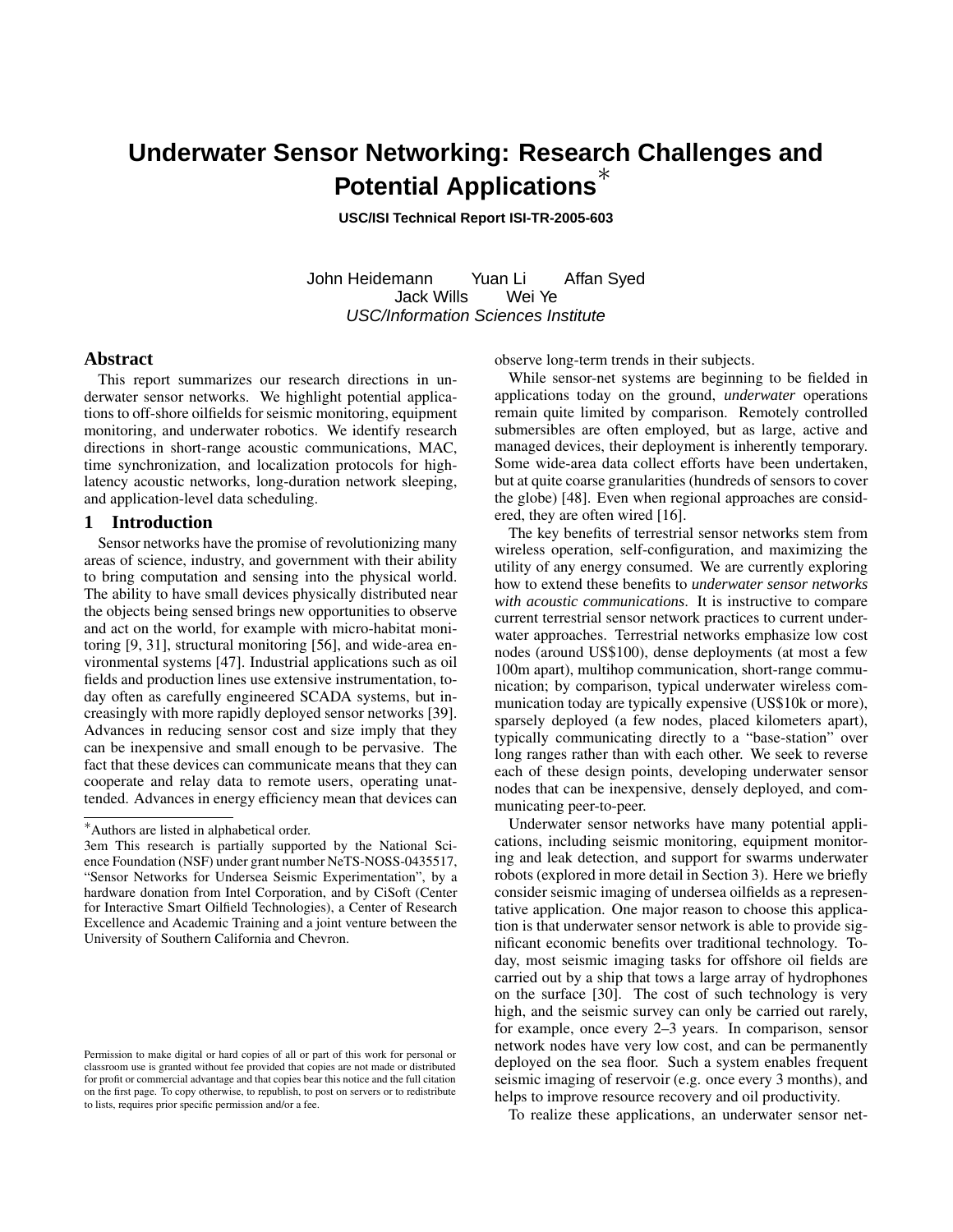work must provide many of the tools that have been developed for terrestrial sensor networks: wireless communication, low-power hardware, energy conserving network protocols, time synchronization and localization, and programming abstractions. We can borrow many of these tools from ongoing, ground-based sensornet research. However, some of the challenges are fundamentally different. First, radio is not generally suitable for underwater usage because of extremely limited propagation (current mote radios transmit 50–100cm). While acoustic telemetry promises an alternative method of underwater wireless communication, off-theshelf acoustic modems are not suitable for large-scale underwater sensor-nets: their power draws, ranges, and price points are all designed for sparse, long-range, expensive systems rather than small, dense, and cheap sensor-nets. Second, the shift from RF to acoustics changes the physics of communication from the speed of light  $(3 \times 10^8 \text{ m/s})$  to the speed of sound (around  $1.5 \times 10^3$  m/s)—a difference of five orders of magnitude. While propagation delay is negligible for short-range RF, it is a central fact of underwater wireless. This has profound implications on ranging and time synchronization. Finally, energy conservation of underwater sensor-nets will be different than on-ground because the sensors will be larger, and because some important applications require large amounts of data, but very infrequently (once per week or less).

We are therefore investigating three areas: *hardware*, acoustic communication with sensor nodes (Section 4); *protocols*, underwater-network network self-configuration, MAC protocol design, time synchronization, and ranging (Section 5); and *mostly-off operation*, data caching and forwarding and energy-aware system design and ultra-low duty cycle operation (also in Section 5). We believe that low-cost, energy conserving acoustic modems are possible, and that our focus on short-range communication can avoid many of the challenges of long-range transfer. Development of multiaccess, delay-tolerant protocols are essential to accomplish dense networks. Low-duty cycle operation and integration and involvement of the application can cope with limited bandwidth and high latency.

Solving these constraints in the abstract is an underspecified problem; many solutions are possible, only some of which are likely useful. We begin by reviewing our overall architecture (Section 2) and the constraints placed on our work by several applications (Section 3).

## **2 System Architecture**

Before describing specific applications, we next briefly review the general architecture we envision for an underwater sensor network. We begin by considering the rough capabilities of an individual underwater sensor node, how it interacts with its environment, other underwater nodes, and applications.

Figure 1 shows a logical diagram of a potential system. We see four different types of nodes in the system. At the lowest layer are the large number of sensor nodes to be deployed on or near the sea floor (shown as small yellow circles in the figure). They have moderate price, computing power, and storage capacity. They collect data through their sensors



**Figure 1. One possible approach to node deployment.**

(e.g., seismic) and communicate with other nodes through short-range acoustic modems. They have batteries, but for long-term operation they spend most of their life asleep.

At the top layer are one or more control nodes with connections to the Internet, and possibly human operators. These control nodes may be positioned on an off-shore platform with power, or they may be on-shore; we expect these nodes to have a large storage capacity to buffer data, and access to ample electrical power. Control nodes will communicate with sensor nodes directly, via a relay node: a sensor node with underwater acoustic modems that is connected to the control node with a wired network.

In large networks, a third type of nodes, called *supernodes*, have access to higher speed networks. We are considering two possible implementations: first involves attaching regular nodes to tethered buoys that are equipped with high-speed radio communications to the base station, as shown in the figure. An alternative implementation would place these nodes on the sea floor and connect them to the base station with fiber optic cables. Regardless of the particular implementation, the important characteristic of supernodes is that they can relay data to the base station very efficiently. These supernodes allow a much richer network connectivity, creating multiple data collection points for the underwater acoustic network.

Finally, although robotic submersibles are not the focus of the current work, we see them interacting with our system via acoustic communications. In the figure, dark blue ovals represent multiple robots servicing the platform.

The computing power present in each node of a current sensor networks varies greatly, from 8-bit embedded processors, such as Berkeley Motes to 32-bit embedded processors about as powerful as typical PDAs, such as Intel Stargates to current 32- or 64-bit laptop computers. (Both motes and Stargates are currently available through Crossbow, Inc. at xbow.com.) We see Stargate-class computers as most appropriate for underwater sensor networks for several reasons. Their memory capacities (64MB RAM, 32MB flash storage) and computing power (a 400MHz XScale processor) is sufficient to store and process a significant amount of data temporarily, while their cost is moderate (currently US\$600/each). Although Mote-class computers are attractive because extremely low cost and energy requirements, their very limited memory (4–8kB of RAM and 64–1024MB of flash storage) is a poor match for the requirements of underwater applications we describe in the next section (see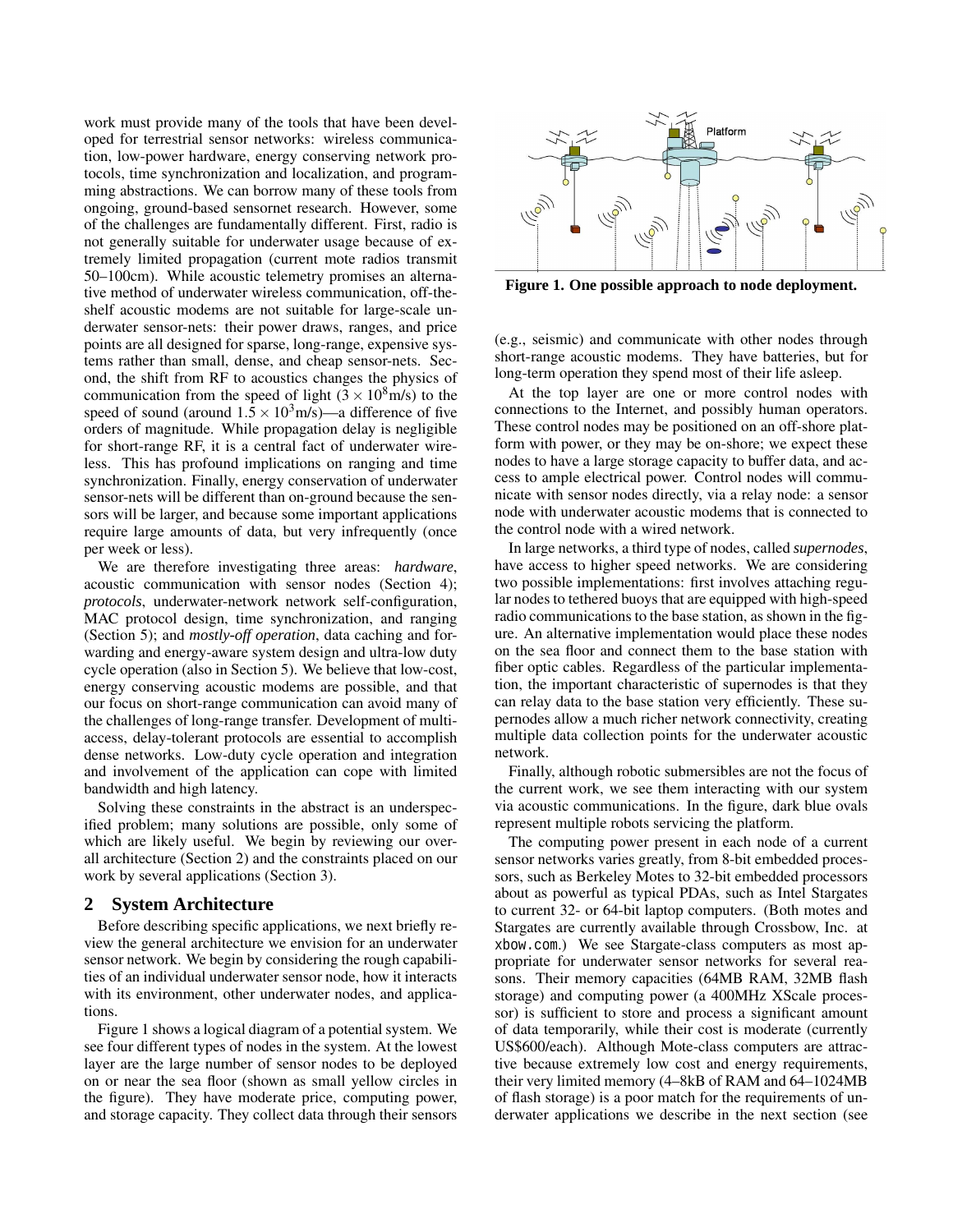Section 3). Laptop computers have plenty of capability, but they cost twice or more what Stargates do, and add unnecessary keyboard and display.

Battery power and the ability to carefully monitor energy consumption is essential for the sensor node. It is essential that all components of the system operate at as low a duty cycle as possible; we expect to examine each layer of system software to minimize energy consumption, as described in Section 5. In addition to low duty cycle when operational, we expect to coordinate with the application to entirely shut off the node for very long periods of time, up to hours or days. We describe some of our plans in Section 5.5; we also expect to build on techniques such as those used by Intel [39].

We expect nodes to be deployed in several ways as shown in Figure 1. Where possible we expect nodes to be anchored to the ocean floor (the small yellow boxes in Figure 1). Tethers ensure that nodes are positioned roughly where expected (subject to drift or node damage), allowing optimization of placement for good sensor and communications coverage. We anticipate a tiered deployment (for example, as done in habitat monitoring [9]), where some nodes have greater resources. We expect the primary limiting resource to be communications capability, so our "supernodes" will have better communications, either by wired connections to each other and an external network, or by tethers to buoys with medium- or wide-area wireless communications (radios such as 802.11, or possibly satellite connections). These are shown as larger green boxes in Figure 1. Finally we expect some nodes to be mobile, either free floating, or connected to submersible robots (for example, see [4]), shown as dark blue ovals in Figure 1.

In a harsh, underwater environment, we must anticipate that some nodes will be lost over long deployments. Possible risks include fishing trawlers, underwater life affecting cables or nodes, or failure of waterproofing. We therefore expect basic deployments to include some redundancy in communication and sensing, so that loss of an individual node will not have wider effects. We expect that applications can cope with some non-uniformity in data. In addition, we expect that we will be able to recover from multiple failures, either with mobile nodes, or with human deployment of replacements.

Although many nodes will be tethered to one location, we expect that nodes may move, either due to drift of the anchor, disturbance from external effects. In other cases, nodes will move autonomously. We expect nodes to be able to localize themselves to determine their locations, as discussed later (Section 5.3).

Communications between nodes is an important focus of our work, because we see a large gap between our target deployment and currently available commercial, long-range, high-power, point-to-point, acoustics communications. We discuss our approach to low-power, short-range acoustic communications in Section 4. Equally important (and also unaddressed by current underwater work) are the networking protocols that allow underwater nodes to self-configure and coordinate with each other; we discuss these protocol issues in Section 5.

Finally, we have some basic assumptions about the ap-

plications that match these design. First, application benefit from local processing and temporary data storage. Storage can be used to buffer data to manage low-speed communications, "time-shifting" data collection from retrieval. In some cases, nodes benefit from pairwise communications and computation. Those capabilities are important for much of the infrastructure we propose, including time synchronization, routing, and fault-recovery. Finally, in most sensing applications, we expect the most data to be eventually relayed to the user via one or more links to the Internet or a dedicated network.

# **3 Applications**

We see our approaches as applicable to a number of applications, including seismic monitoring, equipment monitoring and leak detection, and support for swarms underwater robots. We review the different characteristics of each of these below.

**Seismic monitoring:** A promising application for underwater sensor networks is seismic monitoring for oil extraction from underwater fields. Frequent seismic monitoring is of importance in oil extraction; studies of variation in the reservoir over time are called "4-D seismic" and are useful for judging field performance and motivating intervention.

Terrestrial oil fields can be frequently monitored, with fields typically being surveyed annually, or quarterly in some fields, and even daily or "continuously" in some gas storage facilities and permanently instrumented fields. However, monitoring of underwater oil fields is much more challenging, partly because seismic sensors are not currently permanently deployed in underwater fields. Instead, seismic monitoring of underwater fields typically involves a ship with a towed sonar array as the sensor and an air cannon as the actuator. Because such a study involves both large capital and operational costs (due to the ship and the crew), current underwater fields are evaluated rarely, typically every 2–3 years. As a result, interventions and asset management approaches suitable for terrestrial fields cannot easily be applied to underwater fields.

Use of a sensor network raises a number of research challenges: extraction of data, reliably, from distributed sensor nodes; localization, where each node to determines its location when it is deployed or should it move; distributed clock synchronization clocks for accurate data reporting; energy management approaches to extend sensor network lifetime for a multi-year deployment. We plan to address these challenges through low-power acoustic communication (Section 4) and new protocols for high-latency time synchronization, multiple access, scheduled data access, and mostly-off operation (Section 5). To understand the typical requirements of seismic sensing, we carried out a preliminary analysis of the data generated by seismic monitoring. Each sensor collects 3 or 4 channels of seismic data, each collecting 24 bits/channel at 500Hz. After a seismic event is triggered, we need to capture 8–10s of data. This leads to about 60kB of data per sensor per event. At our expected 5kb/s transfer rate, that implies about 120s/sensor to transfer this data over one hop.

Typical oilfields cover areas of 8km×8km or less, and 4-D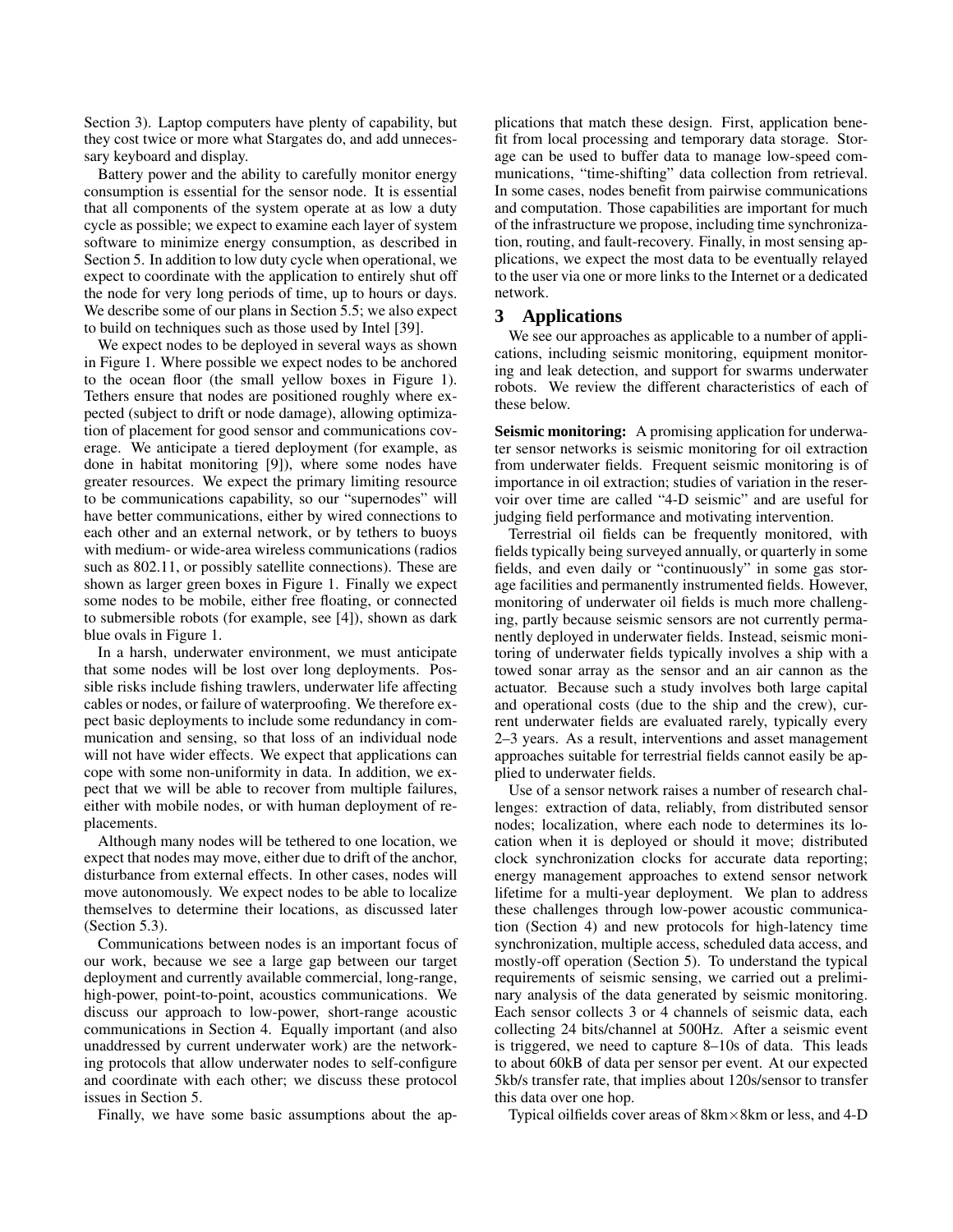seismic requires sensor placement approximating a 50–100m grid. (We assume that current seismic algorithms can accommodate minor variations in sensor placement, provided they are known.) This implies a fairly large sensor network of several thousand sensors will be required to provide complete coverage. It also implies that a tiered communications network is required, where some supernodes will be connected to users via non-acoustic communications channels. Two possible implementations are buoys with highspeed RF-based communications, or wired connections to some sensor nodes. For a grid deployment we assume one supernode per 25 nodes (a 5x5 segment of the network), suggested all nodes are within two hops of a supernode and time to retrieve all data is about one hour (assuming each supernode can download data in parallel). Of course, one can trade-off the number of supernodes against the time required to retrieve the data. (With supernodes covering areas 4 hops wide, there is only one access point per 81 nodes, but data retrieval time will be much longer due to increased contention at the access point.) We expect to refine our design as we learn more about the problem.

**Equipment Monitoring and Control:** Underwater equipment monitoring is a second example application. Ideally, underwater equipment will include monitoring support when it is deployed, possibly associated with tethered power and communications, thus our approaches are not necessary. However, *temporary* monitoring would benefit from low-power, wireless communication. Temporary monitoring is most useful when equipment is first deployed, to confirm successful deployment during initial operation, or when problems are detected. We are not considering node deployment and retrieval at this time, but possibilities include remote-operated or robotic vehicles or divers.

Short-term equipment monitoring shares many technical requirements of long-term seismic monitoring, including the need for wireless (acoustic) communication, automatic configuration into a multi-hop network, localization (and hence time synchronization), and energy efficient operation. The main difference is a shift from bursty but infrequent sensing in seismic networks, to steady, frequent sensing for equipment monitoring.

Once underwater equipment are connected with acoustic sensor networks, it becomes an easy task to remotely control and operate some equipment. Current remote operation relies on cables connecting to each piece of equipment. It has high cost in deployment and maintenance. In contrast, underwater acoustic networking is able to significantly reduce cost and provide much more flexibility.

**Flocks of Underwater Robots:** A third and very different application is supporting groups of underwater autonomous robots. Applications include coordinating adaptive sensing of chemical leaks or biological phenomena (for example, oil leaks or phytoplankton concentrations), and also equipment monitoring applications as described above.

Communication for coordinated action is essential when operating groups of robots on land. Underwater robots today are typically either fully autonomous but largely unable to communicate and coordinate with each other during operations, or tethered, and therefore able to communicate, but limited in deployment depth and maneuverability.

We expect communications between underwater robots to be low-rate information for telemetry, coordination, and planning. Data rates in our proposed system are not sufficient to support full-motion video and tele-operation, but we do expect to be able to support on-line delivery of commands and the ability to send back still frame images.

# **4 Hardware for Underwater Acoustic Communications**

We have described why underwater *acoustic communications* is an important alternative to radio-frequency (RF) communications for these networks.

At the hardware level, underwater acoustic communications is much like RF communications in air, but with a few key differences. In both systems we transmit a tone or carrier. This carrier is modulated by the data that we are sending. Common modulation methods include changing the carrier amplitude (AM), the carrier frequency (FM), and the carrier phase (PM). Modulation can occur in in a continuous (analog) or a stepped (digital) fashion. The primary differences between these modulation techniques lies in the complexity of the receiver, the bandwidth required, and the minimum acceptable received signal-to-noise ratio. This last parameter is usually expressed as  $E_b/N_o$  or *energy per bit over noise spectral density* [36, 55]. As an example, binary frequency shift keying, requires about 14 dB  $E_b/N_o$  for a  $1\times10^{-6}$  BER.

The received  $E_b/N_a$  depends on a few basic factors: the transmitter power, the data rate being sent, the noise level at the receiver, and the signal attenuation between the transmitter and receiver. We review each of these constraints next.

## **Transmit Power**

There is no fundamental limit to transmitter power, but it can have a major effect on the power budget for the system. For energy efficiency and to minimize interference with neighboring transmitters we wish to use the smallest possible transmitter power.

#### **Data Rate**

This is a tradeoff in the system design, based on available power, and channel bandwidth. Because acoustic communications are possible only over fairly limited bandwdiths, we expect a fairly low data rate by comparison to most radios. We see a rate of currently 5kb/s and perhaps up to 20kb/s. Fortunately these rates are within an order of magnitude of RF-based sensor networks.

In application such as robotic control, the ability to communicate *at all* (even at a low rate) is much more important than the ability to send very large amounts of data quickly. In addition, in Section 5.5 we describe how application-level techniques can be used to maximize the benefits of even limited communications rates.

#### **Noise Level**

Noise levels in the ocean have a critical effect on sonar performance, and have been studied extensively. Burdic [6] and Urick [53] are two standard references. We are interested in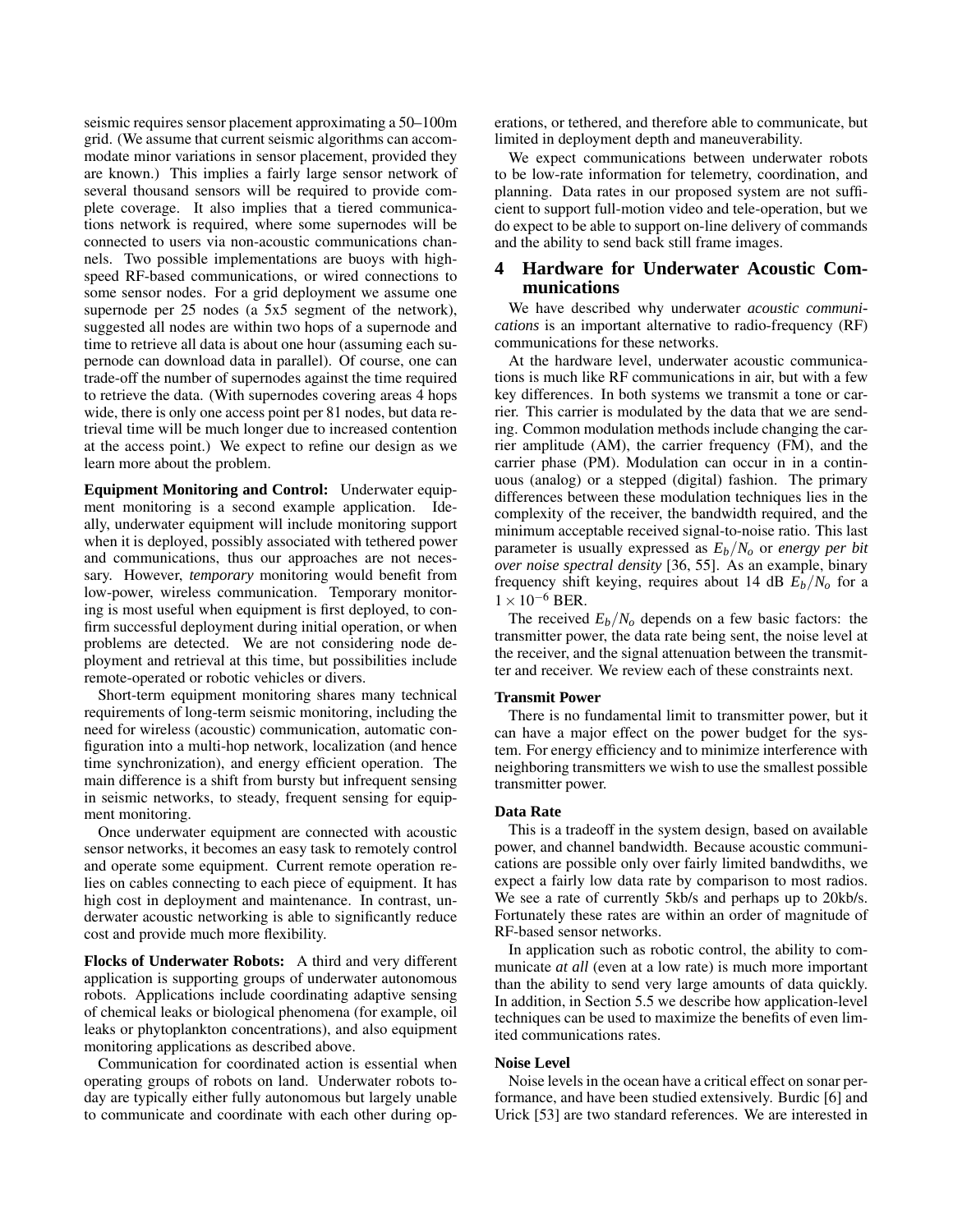the frequency range between 200 Hz and 50 kHz (the *midfrequency band*). In this frequency range the dominant noise source is wind acting on the sea surface. Knudsen [28] has shown a correlation between ambient noise and wind force or sea state. Ambient noise increases about 5dB as the wind strength doubles. Peak wind noise occurs around 500 Hz, and then decreases about -6dB per octave. At a frequency of 10,000 Hz the ambient noise spectral density is expected to range between 28 dB/Hz and 50 dB/Hz relative to 1 microPascal. This suggests the need for wide range control of transmitter power.

#### **Signal Attenuation**

Signal attenuation is due to a variety of factors. Both radio waves and acoustic waves experience  $1/R^2$  attenuation due to spherical spreading. There is also absorptive losses caused by the transmission media. For RF transmission, atmospheric losses are quite small. Absorptive losses in underwater acoustics are significant, and very frequency dependent. At 12.5 kHz absorption it is 1 dB/km or less. At 70 kHz it can exceed 20 dB/km. This places a practical upper limit on our carrier frequency at about 100kHz.

There are additional loss mechanisms, mostly associated with scattering, refraction and reflections. Stojanovic provides a very good overview of the challenges here [49]. A major difference between RF and acoustic propagation is the velocity of propagation. Radio waves travel at the speed of light, and, at ranges and frequencies typical for sensor networks, in a straight line. Acoustic transmission in water occurs at the speed of sound, which is around 1500 meters/sec. However the speed of sound in water varies significantly with temperature, density and salinity causing acoustic waves to travel on curved paths. This can create silent zones where the transmitter is inaudible. There can also be losses caused by multipath reflections from the surface, obstacles, the bottom, and temperature variations in the water and scattering from reflections off a potentially rough ocean surface.

## **Proposed Acoustic Communications Design**

Many of these forms of loss are unique to acoustic communications at *longer* distances. In particular, multipath reflections, temperature variation, and surface scattering are all exaggerated by distance. Inspired by the benefits of short range RF communication in sensor networks, we seek to exploit *short-range underwater acoustics* where our only significant losses are spreading and absorption. We are developing a multi-hop acoustic network targeting communication distances of 50-500 meters and communication rates of around 5kb/s.

Using a simple FSK signaling scheme we anticipate sending 5kb/s over a range of 500m using a 30 mW transmitter output. The primary limitation is set be spreading loss and the background noise of the ocean. As with RF, we expect a combination of software and hardware techniques such as duty cycling can result in energy requirements a fraction of the basic transmit costs.

The use of low-power listening circuits has proven essential for RF-based sensor networks [43, 25, 17]. We are also developing a very low power *wakeup receiver* for our acoustic communications This receiver is not intended for data exchange, but only to detect acoustic energy in our channel and then signal our node that some is attempting to communicate. At this point we can turn on our data receiver/processor and enable communications. Our current hardware design using a dual gate FET configured as a cascode amplifier, with a passive filter and detector. The filter has a Q of 30, a center frequency of 18kHz. The circuit consumes 100 microamps at 5 volts (500 microwatts).

## **5 Protocols for High-Latency Networks**

Acoustic communication puts new constraints *networks* of underwater sensor nodes for several reasons. First, the large propagation delay may break or significantly degrade the performance of many current protocols. The speed of sound in sea water is roughly  $1.5 \times 10^3$  m/s. The propagation delay for two nodes at 100m distance is therefore about 67ms. Second, the bandwidth of an acoustic channel is much lower than that of a radio. Efficient bandwidth utilization becomes an important issue. These constraints force us to review existing networking protocols and, in some cases, replace them with improved protocols designed explicitly for this high-latency environment. Finally, terrestrial networks can take advantage of rich existing infrastructure such as GPS and satellite communications networks. This constraint forces underwater sensor networks to be self-supporting in ways that terrestrial networks may not be. We next examine several research directions to provide this support for the underwater sensor networks.

## **5.1 Latency-Tolerant MAC Protocols**

MAC protocols suitable for sensor networks can be broadly classified into two categories: scheduled protocols and contention-based protocols [61]. TDMA is a typical example of the scheduled protocols. It has good energy efficiency, but it requires strict time synchronization and is not flexible to changes in the number of nodes. Contentionbased protocols are normally based on CSMA, and some collision avoidance mechanisms, such as RTS/CTS exchange, are also commonly used. Contention-based protocols have good scalability and adaptivity to changes in the number of nodes. Their energy efficiency can be improved by enabling low-duty-cycle operations on nodes, such as S-MAC [62, 63], STEM [44, 43], low-power listening [25], and asynchronous wake-ups [52, 65].

Currently the contention-based protocols with low duty cycles are widely studied by the sensor network community and results are promising. Although they are not optimized for ultra-low duty cycles as described in Section 5, they are still of great interest to many other applications. However, the large propagation delay in acoustic communications is particularly harmful to contention-based protocols for several reasons. First, it may take very long time for a node to detect its neighbor's transmission with its carrier sense. For example, suppose two neighboring nodes have a distance of 100m. If they try to send at about the same time, *e.g.*, triggered by the same sensing events, they need to listen for at least 67ms to avoid collisions. Furthermore, if a sender and a receiver exchange RTS and CTS, the overall propagation delay is tripled.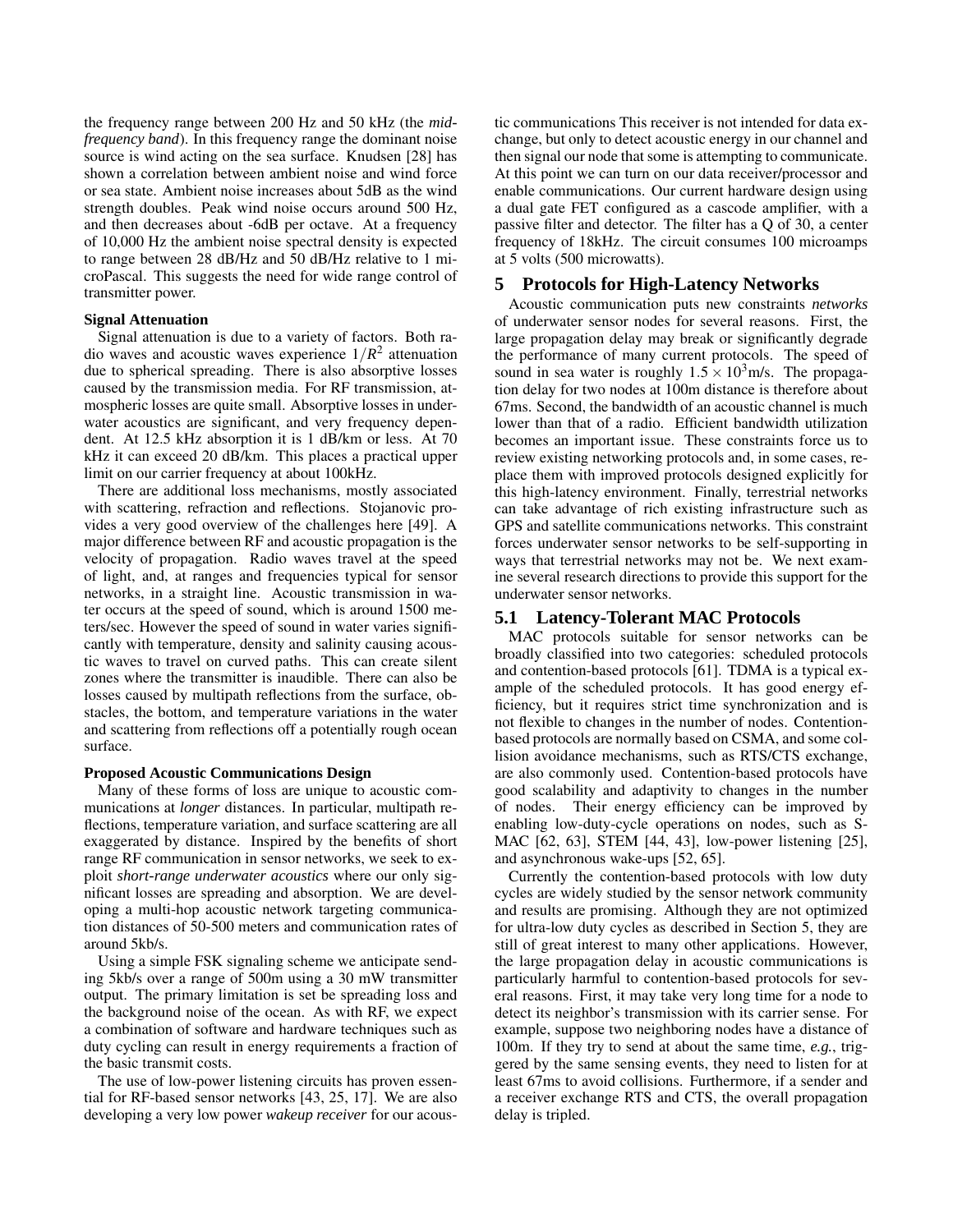

**Figure 2. Modified S-MAC schedules to accommodate large propagation delay. (a) shows the listen window length currently implemented in TinyOS. (b) shows increased listen window to accommodate propagation delay of each packet.**

Figure 2 shows the periodic listen and sleep schedule of a sensor node running S-MAC in low duty cycles. The top part (a) shows the length of the listen window in current implementation in TinyOS, which is about 120ms for listening SYNC, RTS and CTS packets. The bottom part (b) shows a naive extension to S-MAC where we modify the listening window to accommodate the propagation delays for each packet, now about 320ms. With this naive approach, a propagation delay will significantly increase the actual duty cycles of nodes, increase latency and decrease throughput, especially in multi-hop networks.

Clearly a major focus of MAC research will be to redesign media access protocols from the ground up to consider large propagation delays, rather than to simply adapt existing MAC protocols. First, we will examine the details of how the propagation delay affects energy efficiency, latency and throughput on existing protocols. Then, based on our understanding of the problem, we will develop new approaches to better accommodate the large propagation given the constraints in underwater sensor networks. Possible directions include designing new sleep and wake-up schemes, reducing control packet exchange, and combining contention-based transmissions with scheduled transmissions.

#### **5.2 Time Synchronization**

Time synchronization provides fundamental support for many protocols and applications. Without GPS, time synchronization algorithms have to be completely distributed over peering nodes. Several algorithms have been developed for radio-based sensor networks, achieving the accuracy of tens of microseconds [19, 22]. However, they assume nearly instantaneous wireless communication between sensor nodes, which is valid enough (0.33*µ*s for nodes over 100m)for current RF-based networks.

In underwater sensor networks, the large propagation delay (for example, 67ms over 100m distances) becomes a dominant source of error for fine-grained time synchronization. Schemes like RBS [19] are built with the assumption of simultaneous reception of reference broadcasts, which results in synchronization error proportional to the propagation delay. TPSN [22] is not applicable since it fails to consider the effect of clock's skewing during the message exchange interval. Hence we have designed a time synchronization protocol, Time Synchronization for High Latency (TSHL), that can manage the high propagation latency induced errors while remaining energy efficient [51].



**Figure 3. Comparison of clock synchronization error between TSHL and a TPSN-like protocol, immediately after a message exchange as distance between nodes increases.**

The key idea in TSHL is that it splits time synchronization into two phases. In the first phase, nodes model their clock skew to a centralized timebase, after which they become *skew synchronized*. In the second phase they swap *skew compensated* synchronization messages to determine their exact offset. The first phase is impervious to the propagation latency, while the second phase explicitly handles propagation delay induced errors. This results in fast relative synchronization (end of phase 1), and also allows us to do *post-facto* synchronization. Both of these properties are highly desirable in our intended application (see 3.

We have evaluated TSHL in simulation to consider the effect of distances (and hence propagation latency), tolerance to clock skew, and design parameters of TSHL such as number of beacon messages used to estimate skew. At all distances, clock synchronization accuracy of TSHL is much better than RBS (by a factor of two or more), since RBS does not consider propagation latency at all. Figure 3 compares TSHL against TPSN, a protocol that does consider propagation delay. At short distances of less than 50m, synchronization accuracy of TSHL and TPSN are comparable, since for these distances clock skew during synchronization is minimal. At longer distances TPSN's failure to account for skew during synchronization causes increasing error in accuracy, up to twice the error at 500m. These values are immediately after the algorithm runs. Errors in clock estimation are magnified after synchronization, so TSHL is even more important when synchronization messages are done rarely to conserve energy.

We are in the process of implementing TSHL. We considered but rejected the alternative of substituting off-the-shelf, long-range acoustic modems to our intended short-range acoustic modems under development(Section 4. Primary reason being that such packages did not provide MAC layer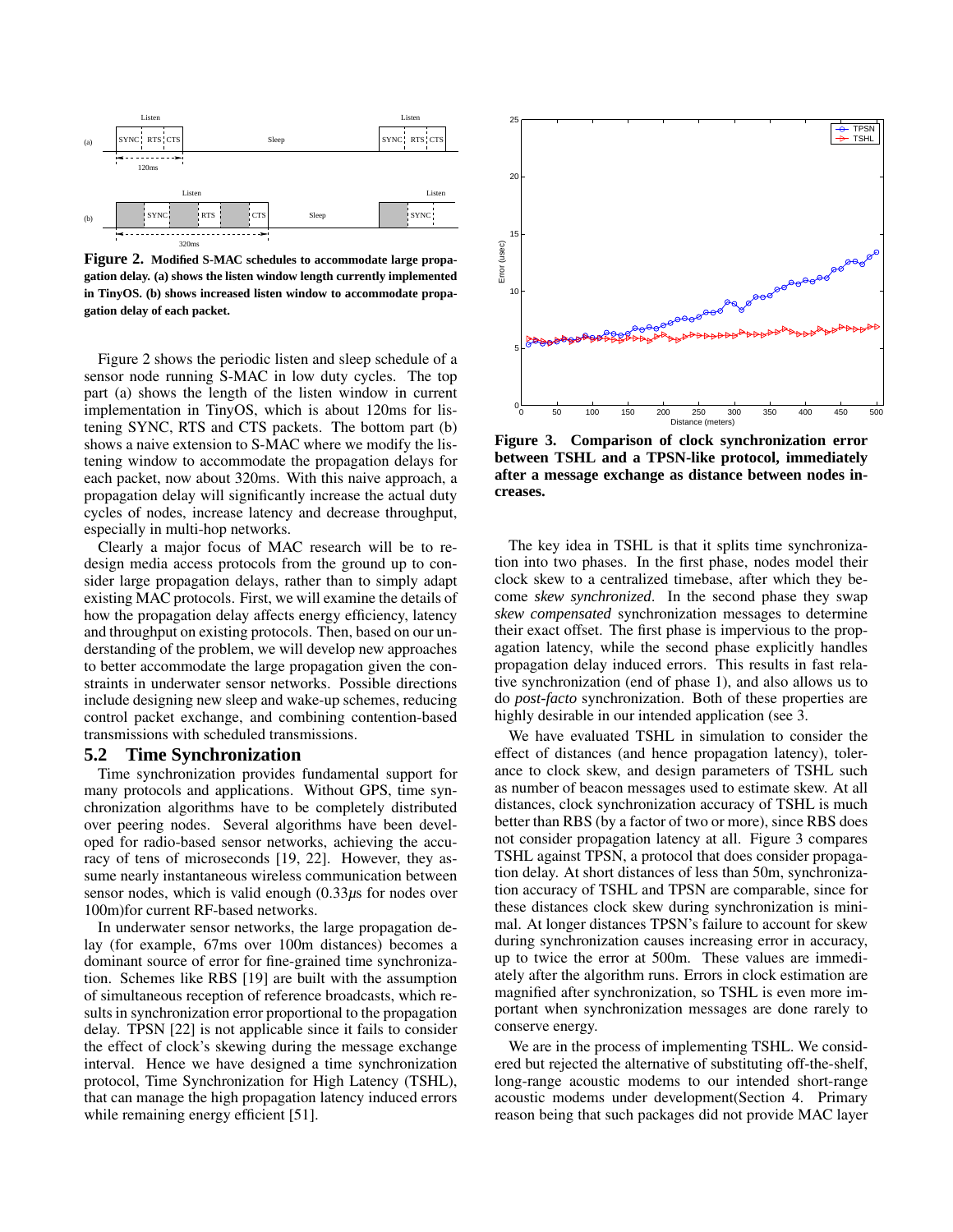timestamping capabilities; something that previous time synchronization schemes such as TPSN [22] demonstrated as essential for accurate synchronization. Instead, we have substituted in-the-air acoustic communication for underwater communication. We adopted the Cricket platform [35] due to its commercial availability and good support for low-level hardware access.

# **5.3 Localization**

Localization is the process for each sensor node to locate its positions in the network. Localization algorithms developed for terrestrial sensor networks can be broadly divided into two classes. The first class is based on signal strength measurement [3, 5]. These algorithms are useful to give proximity information of nodes with low cost, but they are not able to provide accurate location information.

The second class is able to provide fine-grained location information, which is required by our seismic imaging application. These algorithms are based on measuring the propagation time of a signal, *i.e.*, the time-of-arrival (TOA) [42, 23]. Their basic principle for range measurement is the same as radar or sonar, but it is done in a distributed way among peering nodes. TOA measurement requires precise time synchronization between a sender and a receiver. Savvides et al [42, 23] use a radio signal to to synchronize the clocks of the sender and the receiver, *i.e.*, transmitting a radio signal at the same time a sound or ultrasound signal is transmitted. Since the radio propagation time is so small that the clocks of the two nodes are well synchronized; unfortunately, underwater networks will not be able to leverage this combination of RF and acoustic communication.

However, accurate range measurement can still be carried out if nodes have well synchronized clocks, and we will rely on our time synchronization work described in Section 5.2. Once the measurement is done among neighboring nodes, multilateration algorithms can be applied for each node to calculate its relative position to some reference nodes. The reference nodes can be the supernodes that are attached to buoys or off-shore platforms. If supernodes are placed on buoys, then they able to use GPS to obtain precise global locations, which can then be used as references to all underwater nodes. If supernodes are connected via wired networks, then we assume their locations can be surveyed when they are deployed and so they can again offer points of location reference.

While similar localization systems have been developed for terrestrial sensor networks [32], the accuracy of such systems need to be evaluated in the underwater environment. Unlike radio propagation, the speed of sound changes in the environment. Its actual value depends on temperature, pressure and salinity [12]. The propagation path may even be curved due to uneven temperature distribution. Moreover, node movement due to waves needs to be considered. All these factors affect localization accuracy and need to be studied.

# **5.4 Network Re-Configuration after Long Duration Sleeping**

Undersea seismic monitoring of oil fields is an "all or nothing" application—periodically a seismic experiment will be triggered and all nodes must collect high-resolution seismic data for a few minutes, then a few months may go by with no activity. It would be extremely wasteful to keep the network fully operational for months at a time to support occasional measurements. Instead, we expect to put the whole network to sleep for the entire inactive period, reducing the duty cycle to a small percentage of deployment time (even before other optimizations are made). Similar approaches are also appropriate for long-term equipment monitoring, where nodes only need to check equipment status once a day or a week [39].

Prior work on energy conservation in sensor networks provides the illusion of constant access and 1–10% duty cycling via MAC-level sleep/wakeup [63] or low-powerlistening [18, 34], and application-level approaches can get an additional factor of 2–4 from dense deployment [60, 11, 10, 44]. However, for the new class of applications, we must have a network and applications that can be completely shut down and quickly restarted, in effect, "sensor network suspend and resume". The major research issue is how to efficiently re-configure the network after a long sleep period.

Nodes agree on the same "resume" moment before their periodical long sleeps. But due to hardware limitations, they will wake up at different moments. When clock drift rate is 50ppm, the maximum clock drift without synchronization after 30 days is about 130 seconds. Thus nodes can wake up any time during 260 seconds period, so the network reconfiguration time after 30 days' inactivity is at least around 4 minutes!

There are two challenges in designing network reconfiguration protocols. Firstly, the re-configuration phases after long sleeps need to be as short as possible to restart the network quickly. Sensor nodes also need to stay energy efficient during these periods. And another challenge is to configure the network such that other protocols like MAC can resume quickly when the network resumes.

We propose two approaches. In the first approach, *low power listening with synchronized flooding*, right after nodes wake up asynchronously, they set up a timer twice the length of the maximum possible clock drift and perform low power listening (periodical short sampling) [25]. When the first node times out, all nodes should have restarted. It sends a network resume "UP" message immediately and the whole network starts flooding the message. Upon receiving the propagated message, nodes realize the network has resumed and data transmissions can begin without waiting for timeouts on their timers. In order to save energy during flooding, we synchronize nodes' sampling periods during flooding to reduce the overhearing overhead. In this approach, network can resume quickly by flooding and the network stays energy efficient since low power listening consume little energy.

Instead of flooding, in the second protocol we propose, *network configuration with requests and suppression*, the first node that is restart sets the network resume time, and the following nodes send requests to get the resume time from any already active nodes. In order to save energy, both request and replies are suppressed if possible—nodes listen for concurrent requests or replies and use them as their own.

The cost of reconfiguring a network must include the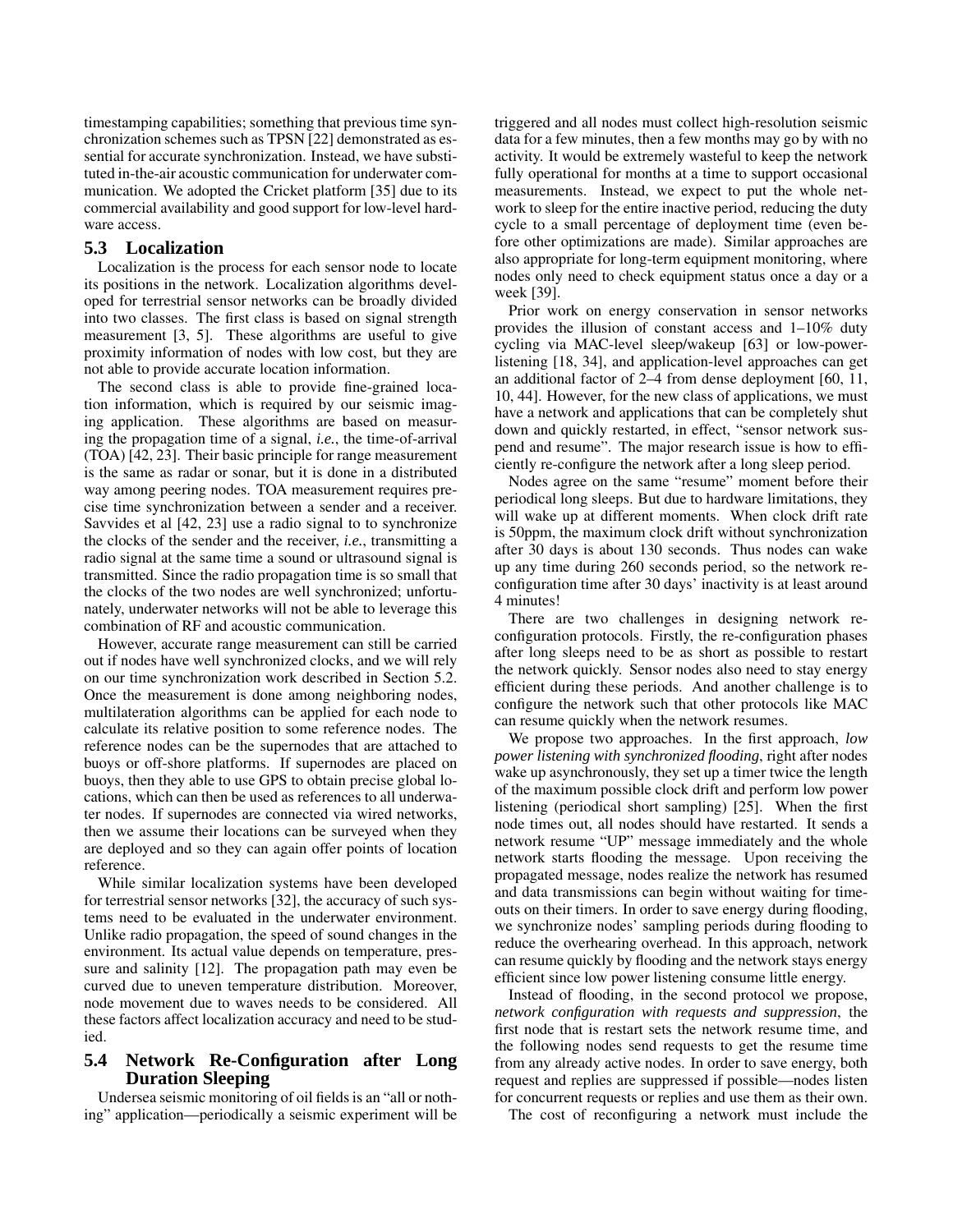cost of brining up a fully functional MAC protocol. Asynchronous MAC protocols such as those based on low-power listening [18, 34] can start easily after the network resumes. We also wish to explore reconfiguration protocols that support MAC-level time synchronization, such as S-MAC. Our preliminary analysis suggests that we can achieve significant energy savings for both classes of MAC protocol compared to simply leaving nodes on idle listening during network reconfiguration.

And we are currently at the stage of implementing both protocols in TinyOS to verify their performance in real sensor networks.

# **5.5 Application-Level Data Scheduling**

Besides energy constraints, acoustic networks also have very limited communications bandwidth. Today's off-theshelf acoustic modems typically have the bandwidth between 5–20Kb/s. With applications like seismic imaging, all nodes will collect and try to send large amount of data that can easily overwhelm the network capacity. The research issue here is how to coordinate node's transmissions in an energyefficient way that can best utilize the channel.

Current MAC protocols operating at 1–10% duty cycle provide the abstraction of a network that is always up by transparently delaying packets until the next awake period. This approach is not efficient for nodes to transmit large data at about the same time, as excessive MAC-level contention wastes bandwidth and energy. Instead we will explore explicit *application-level data caching and forwarding*. Building on the work of Delay Tolerant Networking [20], we plan to package sensor network readings and pass them from sensor node to sensor node.

While DTN outlines a generic architecture for store-andforward data delivery, our seismic imaging application raises important application-level scheduling issues. For example, assume each sensor in Figure 4 must send 2.4MB of seismic data to the extraction node (indicated with an "X", assumed to have power and a surface network connection), and that each node can talk only to its immediate neighbors. Assuming an acoustic radio at 20kb/s and that each node as 2 minutes of 20kHz, 8-bit seismic data of data to send (ignoring overhead). Raw transfer time for one node is 16 minutes. Unscheduled transmission of all data would have all nodes competing to send and awake for at least 4 hours, a figure well in excess of a reasonable duty cycle, and in practice much longer due to channel contention at node X. If instead we schedule nodes to transfer data in the order given by node-id, than in the worst case, the nodes nearest X are each up for only 48 minutes (a savings of 77%), and edge nodes for only 16 minutes. Scheduling transmissions at the application level avoids excessive MAC-level contentions and can better utilize the channel and save energy.

## **6 Related Work**

These research directions build on related work from several communities: the oil industry as a potential user of underwater sensor networks, oceanographic researchers who build underwater sensing and communication systems, and the wireless sensor network community. While summarizing existing work, we will also point out what is new in our



**grid.**

proposed research.

## **6.1 Seismic imaging in oil industry**

Three-dimensional (3-D) seismic imaging and monitoring is an important technology for oil exploration and reservoir management in the oil industry. Advanced reservoir management with 3-D seismic (sometimes 4-D with time series) can significantly improve resource recovery and oil productivity.

Today, most seismic imaging tasks for offshore oil fields are carried out by a ship that tows a large array of hydrophones on the surface [30]. A compressed-air gun generates a shock wave in the water. The wave travels down the sea floor and is reflected by different layers of the rock. The seismic signal is eventually received by each hydrophone on surface, and the data are processed coherently to form an image. Due to the high cost of such seismic imaging, it is only performed rarely, for example, once a year. An alternative way that has been used for underwater seismic is to deploy sensors underwater, which are connected by cables or fiberoptics [1]. The approach has the advantage of frequent data collection. However, it is very costly to lay cables underwater for a large area.

We propose a different approach for underwater seismicusing underwater wireless sensor networks. The sensor network consists of large numbers of smart sensors, and each of them has an embedded processor, sensors (seismic and others), storage memory, and acoustic communication devices. These nodes are battery powered, and are deployed in an ad hoc way without careful planning. Once deployed, the nodes will organize themselves into a multi-hop communication network, and gradually move sensing data back to users.

Our approach is new for undersea seismic imaging, and it has several advantages over existing ones. First, it is cost effective. These smart sensors are very cheap, so a large number of them can be deployed to cover a large monitoring area with enough density. Second, it is easy to deploy. It does not require special planning or extensive cable connections. Finally, it enables frequent seismic survey once the network is deployed.

## **6.2 Oceanographic research**

Another related community is the oceanography, where researchers have developed underwater sensing and communication systems. An example is the Ocean Seismic Network program [48]. It developed seismic observatories in the deep ocean, as part of the Global Seismic Network (GSN). GSN has 128 observatories "uniformly" distributed on continents, islands or in the ocean, with a separation distance of 2000km. Its goal is to monitor a huge area on earth. In contrast, our sensor network covers a much smaller area, and nodes are densely deployed in an ad hoc fashion. In GSN, there is no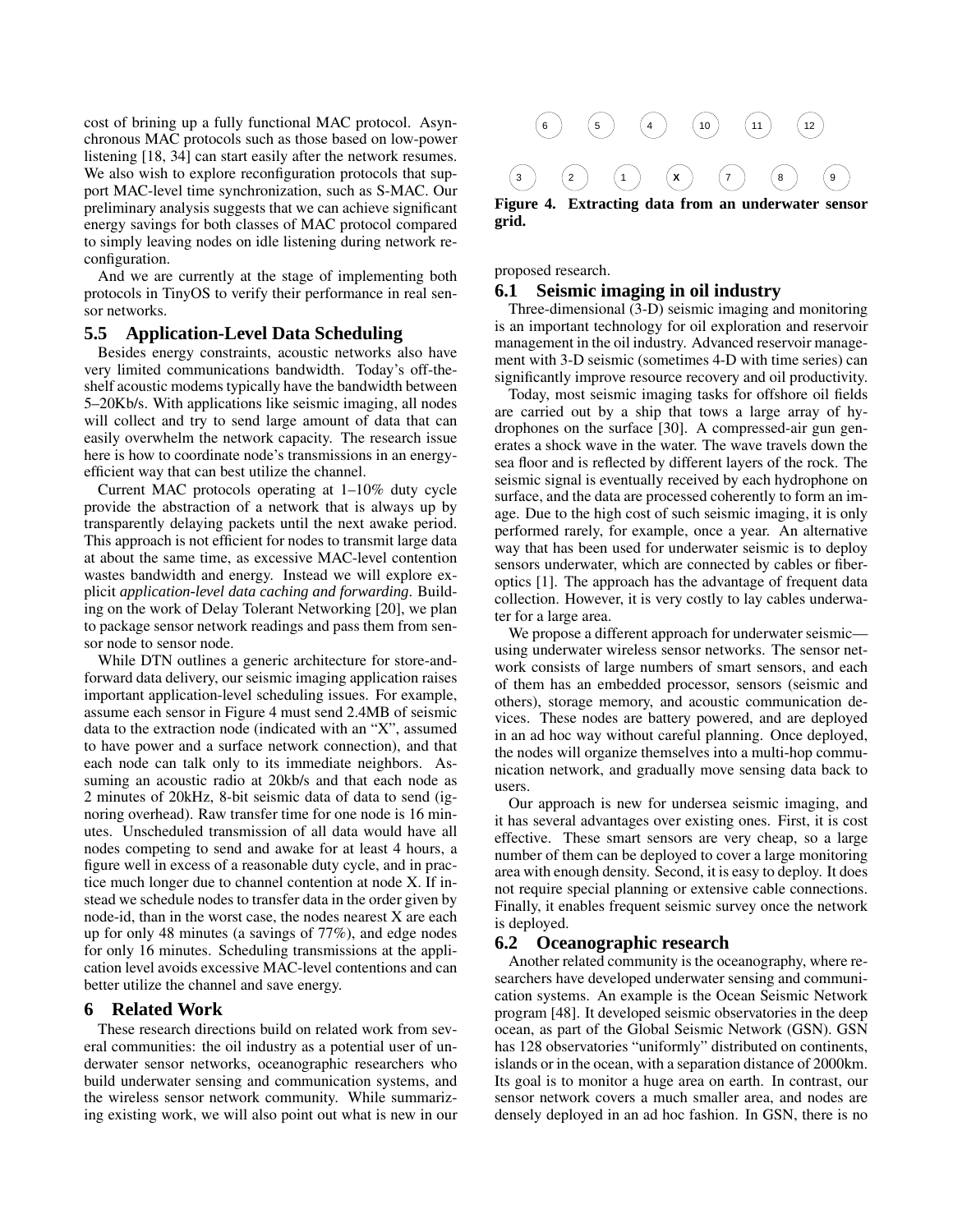direct communications between the sensing stations. They all directly send their data back to a central place. In sensor networks, the nodes will configure themselves to form a multi-hop communication network. In summary, the GSN is still the traditional way to do seismic imaging, but it covers a huge area including nodes in the ocean.

Underwater acoustic communication is another related area. The basic communication principles have been examined with acoustic channels in [37, 7, 49, 50]. Their major focus is the transmission range, bandwidth utilization and reliability with multi-path propagations. There are also experimental and commercial off-the-shelf acoustic modems available today, such as [40, 2, 29]. However, these modems are designed for long range communications (1–90km), and have weights of over 4kg. In our proposed hardware design, we will focus on short range, low-power modules in a small package. This capability is an enabling factor for long-lived sensor networks.

Networking protocols with acoustic communications are also studied in the literature. In [46], the authors reviewed MAC and routing protocols for wireless ad hoc networks. They also analyzed energy consumption with transmission range in acoustic transmissions, and pointed out that shortrange, multi-hop relaying was the key for energy conservation. In [58], the authors studied the latency effects in acoustic communications and proposed a topology discovery algorithm for multi-hop communications. In [41], the authors proposed a clustering protocol with combined TDMA and CDMA for a group of autonomous underwater vehicles. These researches are based on an ad hoc networking model with small to moderate number of nodes. In contrast, our sensor network model consists of large numbers of nodes (hundreds to thousands), and our application has different requirements. The challenges we identified in this paper was not addressed by the existing work.

The NEPTUNE project [16] built an underwater sensor network with all nodes being connected by fiber-optic submarine cables. The cable supplied power to each node and provided high-speed communications. Follow-on work to the NEPTUNE network extended the wired network with some battery-powered nodes with acoustic communications [21]. In [21], the authors discussed the efficiency and reliability of modulations, and also briefly compared traditional MAC protocols, such as TDMA, FDMA and CDMA. The major difference of our sensor network model is that there will be no expensive cables laying on the sea floor. Most nodes will be cheap, small and battery-powered for easy deployment. Our work is focused on network selforganization, longevity, and multi-hop communications. The NEPTUNE network did not address the research problems we have identified.

## **6.3 Wireless sensor networks**

Using wireless sensor networks for seismic imaging is not a new idea in the sensor network community. But all existing work are based on radio communications among sensors. Our goal is to extend sensor networking technology to underwater applications with acoustic communications.

So far, virtually all *platforms* developed for wireless sensor networks use radio communications. One of most widely used platforms is the UC Berkeley mote [26, 14], which is based on a 8-bit microcontroller, and a short-range, lowpower radio. 32-bit platforms are normally embedded PCs, such as PC/104s and Stargates [15]. These big nodes do not have build-in radios, but can be connected with either motes or IEEE 802.11 cards. Although the radio propagation in water is very bad, the motes are still used by researchers in marine microorganism monitoring applications [8, 64]. We plan to extend sensor network platforms with a low-power, shortrange acoustic communication device, so that large-scale underwater experiments and applications become possible.

There are several *networking protocols and algorithms* directly related to our proposed research. In fine-grained time synchronization algorithms, one approach is to synchronize different receivers to a common reference broadcast signal [19], and another one is based on sender and receiver pairs [22]. They are both designed for radio-based networks, where the propagation delay is negligible, but will break with acoustic communications. Fine-grained localization algorithms [42, 23] measure the TOA. Their success relies on fine-grained time synchronization, which is not available yet. Our approach will investigate the interactions of the fine-grained time synchronization and localization, and develop a combined algorithm.

Current research in the MAC layer is mainly on contention-based protocols, although TDMA protocols are also studied [38]. The major focus is energy efficiency, and several low-duty-cycle schemes have been proposed, such as S-MAC [62, 63], T-MAC [54], STEM [44, 43], lowpower listening [25], and asynchronous wake-ups [52, 65]. The performance of existing MAC protocols needs to be reevaluated with acoustic communications. New approaches need to be developed to accommodate large propagation delays.

Tiered architectures with heterogeneous nodes have also been studied. Example protocols include routing [57], clustering [24] and backbone formation [13, 59]. However, some problems are still not well investigated, such as the interactions between resources-limited nodes and resource-rich nodes in different layers. We plan to further investigate in this direction.

Prior work on *low-duty-cycle operation* aims to provide the illusion of constant network access. A common approach is the MAC-level sleep/wakeup [62, 63, 54, 44, 43, 25, 52, 65], which effectively enables duty cycles of 1–20%. An application-level approach exploits dense deployment by putting redundant nodes into sleep [60, 11, 10]. Now we are dealing with much longer sleep time with no application activities during sleeping. None of the above protocols are optimized for this type of applications. We must have new protocols to completely shut down and quickly restart the network.

An alternative to a network with low duty cycle operation is *no* duty cycle operation. Rather than build a connected network, nodes themselves may move and swap data using gossiping [27], or a designated node (a *data mule*) may move from node to node to explicitly gather data [45, 4, 33]. In situations where there is "free" movement, such as Zebra net [27] and DakNet [33] where nodes can hitch a ride on an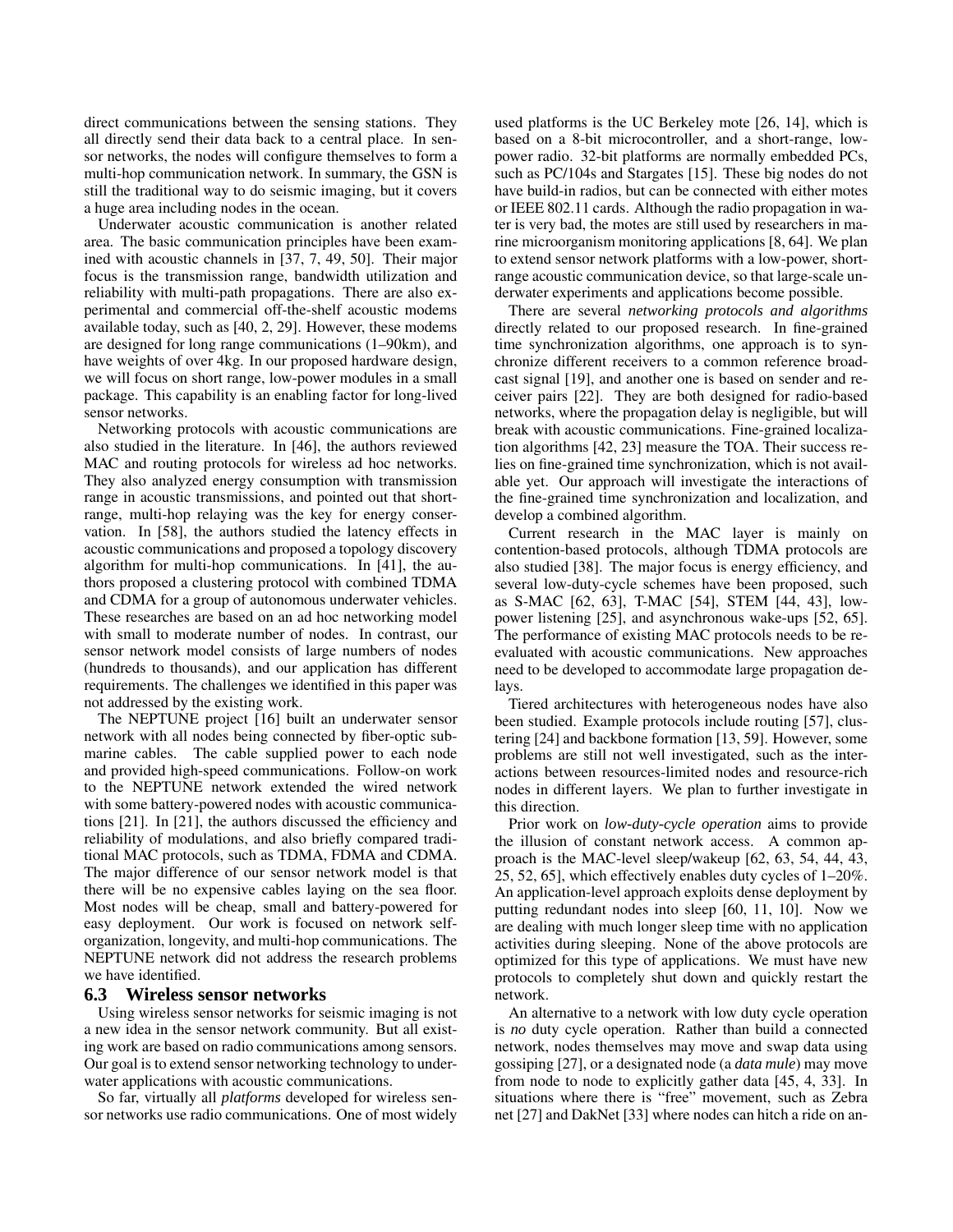imals or vehicles, these approaches can be very inexpensive and in many ways ideal, assuming very high latencies (hours or days) can be tolerated. Deployment of actual robots is more challenging for many reasons: robot expense, continuing difficultly of autonomous navigation, and the high energy costs of actually physically moving a device. We see our approach at moderate-distance communication as providing an important complement to data mules. Furthermore, particularly in the case of underwater operation, data mules may benefit from acoustic communication rather than RF [4].

Another piece of related work is the Delay Tolerant Networking [20]. It outlines a generic architecture for storeand-forward data delivery. However, we need to further investigate important application-level scheduling issues in the underwater environment.

## **7 Conclusions**

This paper has summarized our ongoing research in underwater sensor networks, including potential applications and research challenges.

## **Acknowledgments**

We thank Chia-pin Hsiao, Ignatius Chan, and David Menda, all of Chevron, and Iraj Ershagi (USC Petroleum Engineering Dept.), for their input on the applications and application constraints. Gaurav Sukatme (USC Computer Science Dept.) and David Caron (USC Biology Dept.) provided feedback on biological applications and flocks of underwater robots.

## **8 References**

- [1] F. J. Barr. New seismic technique is improving hydrocarbon recovery. *Journal of Petroleum Engineering*, page 592, July 1996.
- [2] Benthos, Inc., http://www.benthos.com/pdf/ Modems/ModemBrochure.pdf. *Fast And Reliable Access To Undersea Data*.
- [3] Jan Beutel. Geolocation in a picoradio environment. Master's thesis, UC Berkeley, July 1999.
- [4] Vitaly Bokser, Carl Oberg, Gaurav S. Sukhatme, and Aristides A. Requicha. A small submarine robot for experiments in underwater sensor networks. In *Proceedings of the Fifth IFAC Symposium on Intelligent Autonomous Vehicles*, page to appear, Lisbon, Portugal, July 2004. International Federation of Automatic Control.
- [5] Nirupama Bulusu, John Heidemann, and Deborah Estrin. Gps-less low cost outdoor localization for very small devices. *IEEE Personal Communications Magazine*, 7(5):28–34, October 2000.
- [6] William S. Burdic. *Underwater Acoustic Systems Analysis*. Prentice-Hall, 1984.
- [7] J. Catipovic, D. Brady, and S. Etchemendy. Development of underwater acoustic modems and networks. *Oceanography*, 6:112–119, March 1993.
- [8] CENS. Cens research area: Monitoring of marine microorganisms. http://www.cens.ucla.edu/ portal/marine\_microorganisms.html, 2004.
- [9] Alberto Cerpa, Jeremy Elson, Deborah Estrin, Lewis Girod, Michael Hamilton, and Jerry Zhao. Habitat monitoring: Application driver for wireless communications technology. In *Proceedings of the ACM SIG-COMM Workshop on Data Communications in Latin America and the Caribbean*, San Jose, Costa Rica, April 2001. ACM.
- [10] Alberto Cerpa and Deborah Estrin. ASCENT: Adaptive self-configuring sensor networks topologies. In *Proceedings of the IEEE Infocom*, page to appear, New York, NY, USA, June 2002. IEEE.
- [11] Benjie Chen, Kyle Jamieson, Hari Balakrishnan, and Robert Morris. Span: an energy-efficient coordination algorithm for topology maintenance in ad hoc wireless networks. In *Proceedings of the ACM International Conference on Mobile Computing and Networking*, Rome, Italy, July 2001. ACM.
- [12] C-T. Chen and F.J. Millero. Speed of sound in seawater at high pressures. *Journal of the Acoustic Society America*, 62(5):1129–1135, 1977.
- [13] W. Steven Conner, Jasmeet Chhabra, Mark Yarvis, and Lakshman Krishnamurthy. Experimental evaluation of synchronization and topology control for in-building sensor network applications. In *2nd ACM Int. Workshop Wireless Sensor Networks Applications (WSNA '03)*, San Diego, CA, September 2003.
- [14] Crossbow Technologies, Inc., http://www.xbow. com/. *Mica2 Data Sheet*.
- [15] Crossbow Technologies, Inc., http://www.xbow. com/. *Stargate Data Sheet*.
- [16] John R. Delaney and Alan D. Chave. Neptune: A fiberoptic 'telescope' to inner space. *Oceanus*, 42(1):10–11, spring 2000.
- [17] A. El-Hoiydi. Spatial TDMA and CSMA with preamble sampling for low power ad hoc wireless sensor networks. In *Proceedings of the SeventhInternational Symposium on Computers and Communications (ISCC)*, pages 685–692, July 2002.
- [18] A. El-Hoiydi, J.-D. Decotignie, and J. Hernandez. Low power MAC protocols for infrastructure wireless sensor networks. In *Proceedings of the Fifth*, page xxx, Barcelona, Spain, February 2004. February.
- [19] Jeremy Elson, Lewis Girod, and Deborah Estrin. Finegrained network time synchronization using reference broadcast. In *Proceedings of the fifth USENIX Symposium on Operating System Design and Implementation (OSDI)*, Boston, MA, December 2002.
- [20] Kevin Fall. A delay-tolerant network architecture for challenged internets. In *Proceedings of the ACM SIGCOMM Conference*, pages 27–34, Karlsruhe, Germany, August 2003. ACM.
- [21] Lee Freitag, Milica Stojanovic, Matthew Grund, and Sandipa Singh. Acoustic communications for regional undersea observatories. In *Proceedings of the Oceanol-*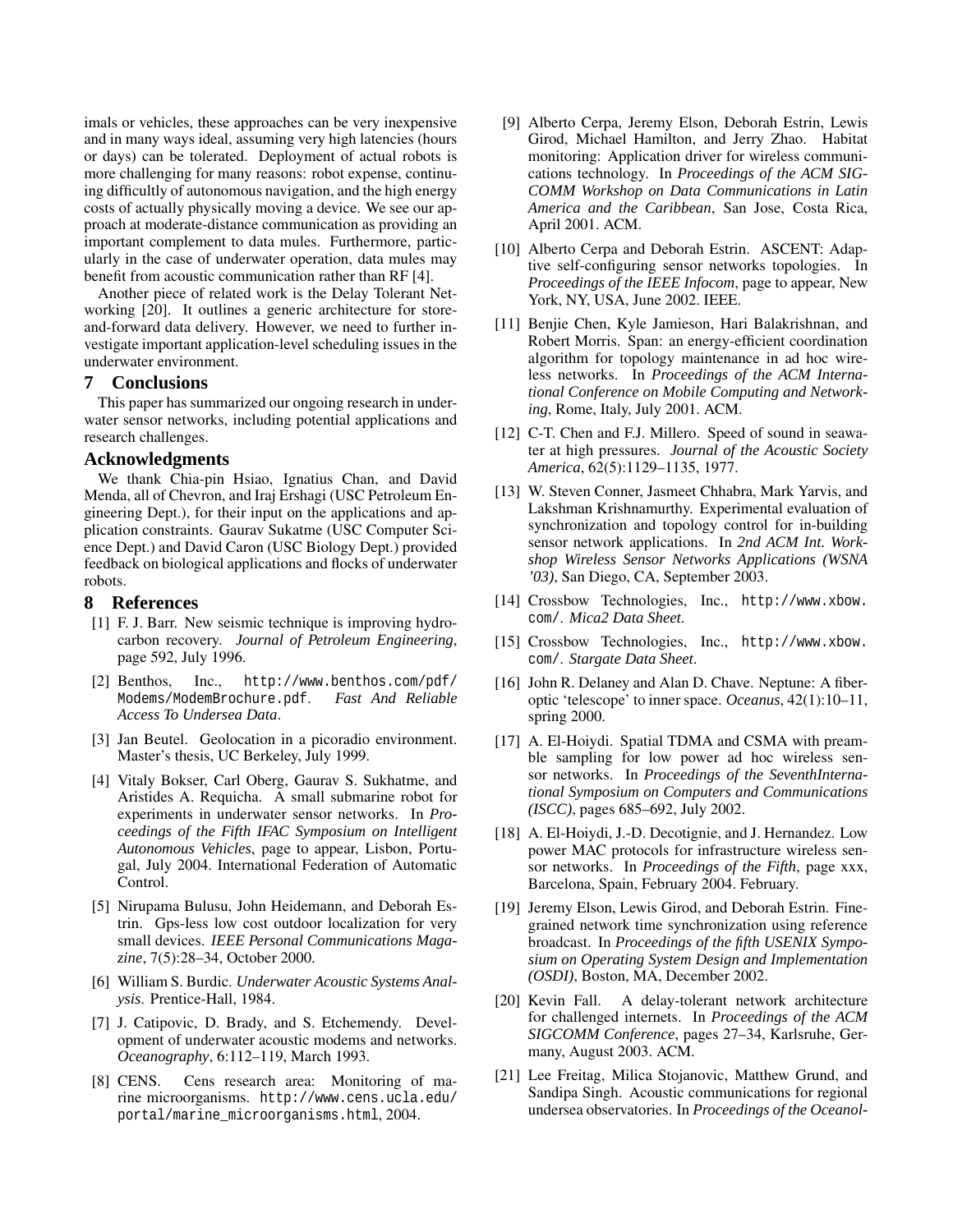*ogy International*, London, U.K., March 2002.

- [22] Saurabh Ganeriwal, Ram Kumar, and Mani B. Srivastava. Timing-sync protocol for sensor networks. In *Proceedings of the first ACM Conference on Embedded Networked Sensor Systems (SenSys)*, pages 138–149, Los Angeles, CA, November 2003.
- [23] Lewis Girod and Deborah Estrin. Robust range estimation using acoustic and multimodal sensing. In *Proceedings of the IEEE/RSJ International Conference on Intelligent Robots and Systems (IROS 2001)*, Maui, Hawaii, October 2001.
- [24] Wendi Rabiner Heinzelman, Anantha Chandrakasan, and Hari Balakrishnan. Energy-efficient communication protocols for wireless microsensor networks. In *Proceedings of the Hawaii International Conference on Systems Sciences*, January 2000.
- [25] Jason Hill and David Culler. Mica: a wireless platform for deeply embedded networks. *IEEE Micro*, 22(6):12– 24, 2002.
- [26] Jason Hill, Robert Szewczyk, Alec Woo, Seth Hollar, David Culler, and Kristofer Pister. System architecture directions for networked sensors. In *Proceedings of the 9th International Conference on Architectural Support for Programming Languages and Operating Systems*, pages 93–104, Cambridge, MA, USA, November 2000. ACM.
- [27] Philo Juang, Hidekazu Oki, Yong Wang, Margaret Martonosi, LiShiuan Peh, and Daniel Rubenstein. Energy efficient computing for wildlife tracking: Design tradeoffs and early experiences with zebranet. In *Proceedings of the Tenth International Conference on Architectural Support for Programming Languages and Operating Systems*, San Jose, CA, October 2002.
- [28] V.O. Knudsen, R.S. Alford, and J.W. Emling. Digital communications. *Journal of Marine Research*, 7(12):410, 1948.
- [29] LinkQuest, Inc., http://www.link-quest.com/ html/uwm\_hr.pdf. *Underwater Acoustic Modems*.
- [30] W. Lynn. 3D, 4D, and beyond. *Journal of Petroleum Engineering*, page 35, January 1998.
- [31] Alan Mainwaring, Joseph Polastre, Robert Szewczyk, and David Culler. Wireless sensor networks for habitat monitoring. In *Proceedings of the ACM Workshop on Sensor Networks and Applications*, pages 88–97, Atlanta, Georgia, USA, September 2002. ACM.
- [32] W. Merrill, L. Girod, J. Elson, K. Sohrabi, F. Newberg, and W. Kaiser. Autonomous position location in distributed, embedded, wireless systems. In *IEEE CAS Workshop on Wireless Communications and Networking*, Pasadena, CA, September 2002.
- [33] Alex (Sandy) Pentland, Richard Fletcher, and Amir Hasson. DakNet: Rethinking connectivity in developing nations. *IEEE Computer*, 37(1):78–83, January 2004.
- [34] Joseph Polastre, Jason Hill, and David Culler. Versatile low power media access for wireless sensor networks. In *Proceedings of the 2nd ACM Conference on Embedded Networked Sensor Systems (SenSys)*, pages 95–107, Baltimore, MD, USA, November 2004. ACM.
- [35] Nissanka B. Priyantha, Anit Chakraborty, and Hari Balakrishnan. The cricket location-support system. In *Proceedings of the 6thACM International Conference on Mobile Computing and Networking*, pages 32–43, Boston, MA, USA, August 2000. ACM.
- [36] John G. Proakis. *Digital Communications*. McGraw-Hill, 1995.
- [37] A. Quazi and W. Konrad. Underwater acoustic communications. *IEEE Communications Magazine*, 20(2):24– 30, March 1982.
- [38] Venkatesh Rajendran, Katia Obraczka, and J.J. Garcia-Luna-Aceves. Energy-efficient, collision-free medium access control for wireless sensor networks. In *Proceedings of the first ACM Conference on Embedded Networked Sensor Systems (SenSys)*, Los Angeles, CA, November 2003.
- [39] Nithya Ramanathan, Mark Yarvis, Jasmeet Chhabra, Nandakishore Kushalnagar, Lakshman Krishnamurthy, and Deborah Estrin. A stream-oriented power management protocol for low duty cycle sensor network applications. In *Proceedings of the IEEE Workshop on Embedded Networked Sensors*, pages 53–62, Sydney, Australia, May 2005. IEEE.
- [40] Joseph A. Rice. Undersea networked acoustic communication and navigation for autonomous minecountermeasure systems. In *Proceedings of the 5th International Symposium on Technology and the Mine Problem*, Monterey, CA, April 2002.
- [41] Francisco Salva-Garau and Milica Stojanovic. Multicluster protocol for ad hoc mobile underwater acoustic networks. In *Proceedings of the IEEE OCEANS'03 Conference*, San Diego, CA, September 2003.
- [42] Andreas Savvides, Chih-Chieh Han, and Mani B. Srivastava. Dynamic fine-grained localization in ad-hoc networks of sensors. In *Proceedings of the 7thACM International Conference on Mobile Computing and Networking*, pages 166–179, Rome, Italy, July 2001.
- [43] Curt Schurgers, Vlasios Tsiatsis, Saurabh Ganeriwal, and Mani Srivastava. Optimizing sensor networks in the energy-latency-density space. *IEEE Transactions on Mobile Computing*, 1(1):70–80, 2002.
- [44] Curt Schurgers, Vlasios Tsiatsis, and Mani B. Srivastava. STEM: Topology management for energy efficient sensor networks. In *Proceedings of the IEEE Aerospace Conference*, page to appear, Big Sky, Montana, USA, March 2002. IEEE.
- [45] Rahul C. Shah, Sumit Roy, Sushant Jain, and Waylon Brunette. Data mules: Modeling a three-tier architecture for sparse sensor networks. Technical Report IRS-